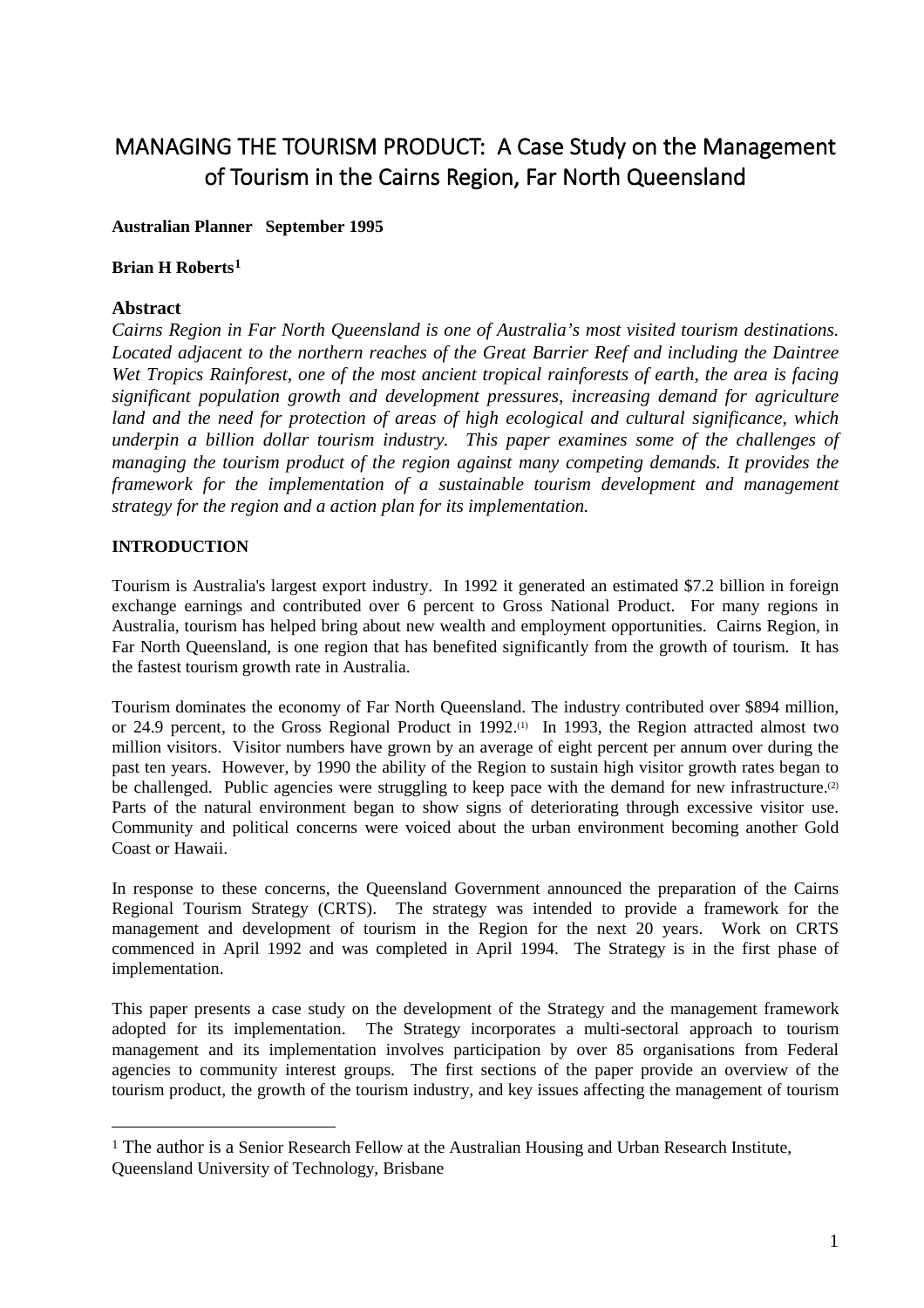in the Region. The paper then examines the steps taken to formulate the strategy, highlighting some key initiatives, and finally, the mechanisms adopted for its implementation.

# **BACKGROUND TO THE REGION**

The Cairns Region of Far North Queensland covers an area of approximately 50,000 km<sup>2</sup>, stretching from Cape Tribulation to the Hinchinbrook Channel and inland to the edge of the Savanna Gulf country beyond the Atherton Tablelands (Figure 1). The Region is comprised of eight local authority districts. It has two very distinct climatic zones. The coastal lowlands and ranges zone experience some of the highest rainfall in Australia, the Atherton Tablelands and interior have some of the hottest temperatures. These two climatic zones contribute to regional contrasts in the landscape, vegetation and wildlife.

There has been continuous settlement by Aborigines and Torres Strait Islanders in the Region for over 30,000 thousands years. In 1770, Captain Cook first mapped the coastline of the Region and named several prominent geographic features. European settlement started in the 1870s and grew rapidly during the 1920s. A major influx of visitors was experienced in 1942 when Cairns was used as a staging post for the Pacific War campaign. In the 1950s, Cairns became a popular holiday destination for farmers and visitors from the southern states of Australia who endured long and arduous rail or road journeys to reach the Region.



Figure 1 Map of The Cairns Region

In 1984, the Cairns International Airport was opened. A very rapid period of tourism development ensued with over \$1 billion invested in new accommodation and tourism facilities between 1986 and 1992. The controversy surrounding development in the Daintree and World Heritage listed areas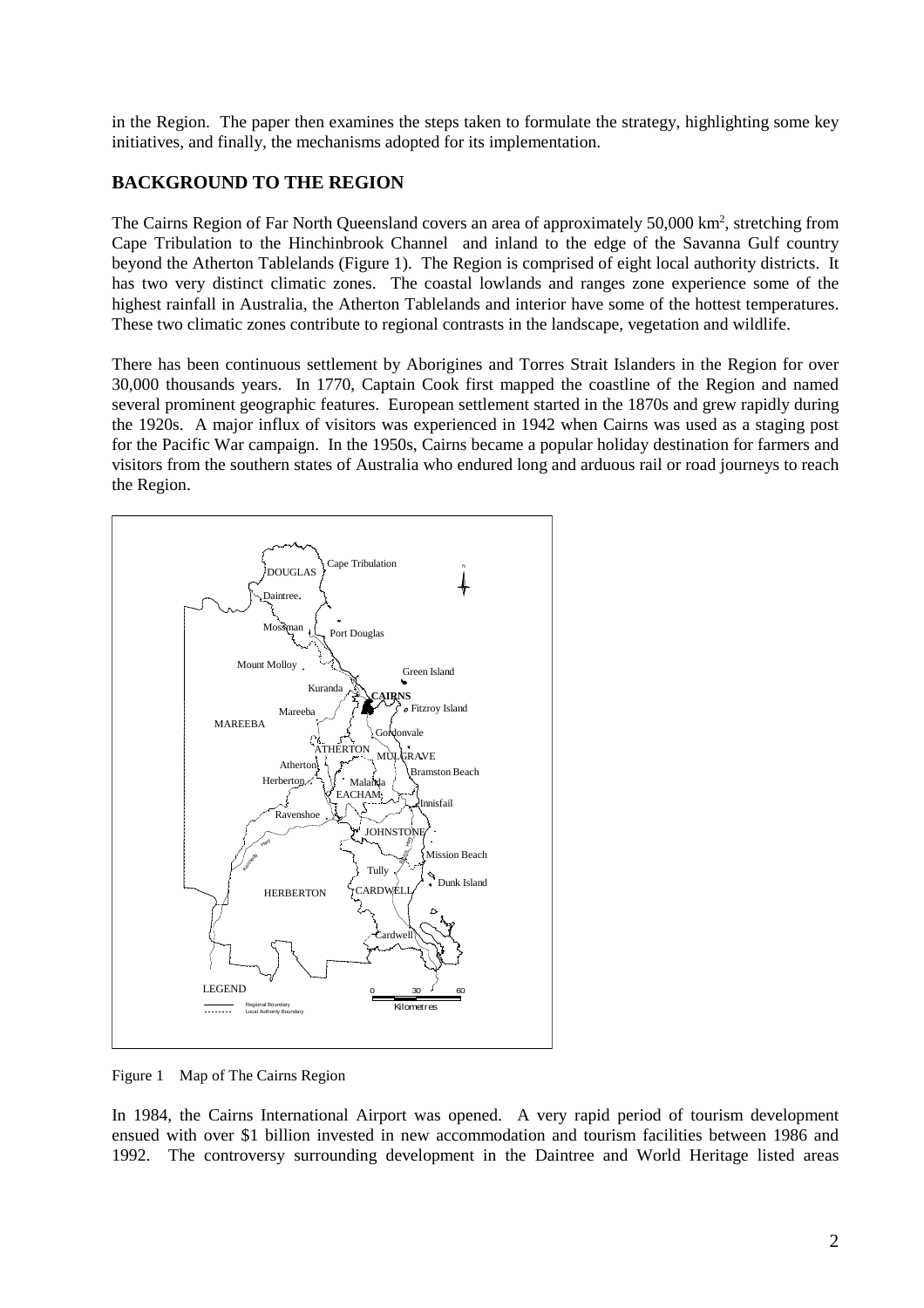ironically gave the Region national and international publicity. This subsequently lended support to the development of the Region so that it is now one of Australia's leading tourist destinations.

## **DESCRIPTION OF THE TOURISM PRODUCT**

Cairns Region is a unique tourism destination with its collage of landscapes, coastline and island attractions within the three World Heritage listed areas of the Great Barrier Reef, the Wet Tropics rainforest and Undarra fossil beds. Most people travelling to Far North Queensland come primarily for the purpose of seeing and experiencing the reef and rainforests. However, the farms, stations, rural towns, Cairns City, and other resort destinations are attractions offered to visitors that add diversity and give contrast to the tourism product.

The tourism product, however, comprises more than the physical attributes of its natural and man-made attractions. It also includes a recognition of the quality of experiences that people have with places visited in the Region. That quality of experience (for example - the sense of isolation and tactile contact with unspoiled surroundings, the excitement of meeting and sharing experiences with other people from different parts of Australia and the World) is a highly valued attribute of the region's tourism product.

The tourism product of the Region is well documented in supporting reports used to prepare the tourism strategy, the Wet Tropics Management Plan, local Government Strategic Plans and other regional plans.<sup>(3)</sup>  $(4)$  (5) Key features of the product of interest to visitors are:

#### *Landscape Attractions*

The Region's landscape attractions comprise its pristine natural environment as well as its developed rural areas. The natural attractions have been divided into 12 biophysical units that differ in characteristics, values and capacity to accommodate visitors and tourism development.<sup>(6)</sup> The 12 biophysical units comprise:

| upland rainforest  | major rivers        | coral reefs                        |
|--------------------|---------------------|------------------------------------|
| lowland rainforest | natural lakes       | <b>beaches</b>                     |
| eucalyptus forests | continental islands | dams and reservoirs                |
| coastal wetlands   | sand or coral cays  | gorges, escarpments and waterfalls |

The natural attractions of the Region are the most significant element of the tourism product as they play a number of roles for visitors by providing opportunities for:

- aquatic activities such as swimming, diving, fishing, viewing on the reef
- photography and sketching
- picnicking
- river rafting, canoeing, boating and water-skiing
- scenic driving, motorcycling, cycling, horse riding and walking in different landscapes
- obtaining a sense of isolation, smell and touch of the Region's fauna
- seeing wildlife in its natural environment
- sharing the experience of the natural environment with other people.

There is a diverse range of rural landscapes of scenic historic and educational interest to visitors. These include the coastal sugar and banana growing areas, the Atherton Tableland dairy, sugar and tobacco cropping areas, and the western grazing lands. Many of these areas contribute significantly to the cultural tourism product and heritage values of the Region.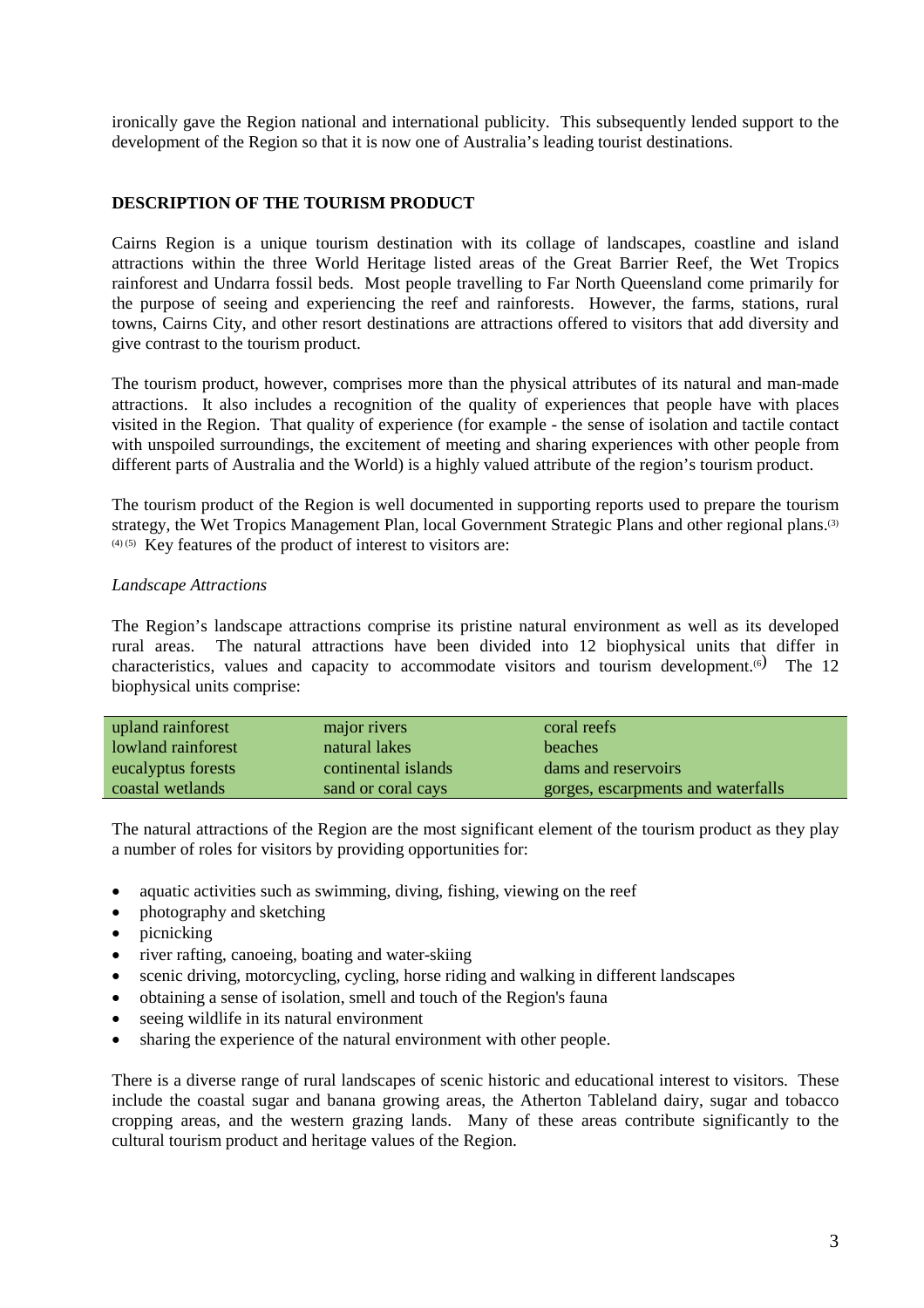#### *Cultural and Heritage Interests*

The cultural tourism product comprises aspects of indigenous, early settlement and contemporary culture. The Region has one of the richest mixtures of indigenous cultures in Australia, involving Aboriginal and Torres Strait Islander art, dance, song, storytelling, ritual and ceremony. Tourism has created opportunities to present to Australian and overseas visitors an experience of that culture and way of life. The Tjapukai Dance Theatre in the township of Kuranda near Cairns is one of the most successful Aboriginal tourism ventures in Australia.

The Region is fortunate to have retained much of its pioneer and early settlement history and architecture. Many of the stories, traditions, myths, struggles and intrigues that were the life of pioneers and early settlers are being rekindled in the growing number of enterprises seeking to recreate the experience of past times.

In the last 20 years, the Region has begun to develop its own regional contemporary culture, especially the visual arts and crafts. Much of this has developed out of the alternate lifestyle communities in places like Kuranda Village. Kuranda has over 600,000 visitors annually to its contemporary art, craft and clothing markets.

## *Leisure, Shopping and Travel Services*

Over the last decade, the basic range of tourism services and facilities available in the Region have expanded and diversified significantly as a consequence of increasing residents and visitors. The Region has a surprisingly large range of leisure, shopping and travel services. Most visitor retail services are located in Cairns where there is a strong emphasis on duty-free and specialised shopping. The development of the Cairns Casino and Convention Centre will significantly boost the choice of leisure and business facilities for visitors.

#### **Photo of the Cairns City Centre**



Source: FNQ Tourism Association

#### *People and Places*

The restaurants, cafes, clubs, bars and sidewalk venues that service visitors and the local community are important elements of the tourism product. These facilities are the meeting places for visitors to enjoy a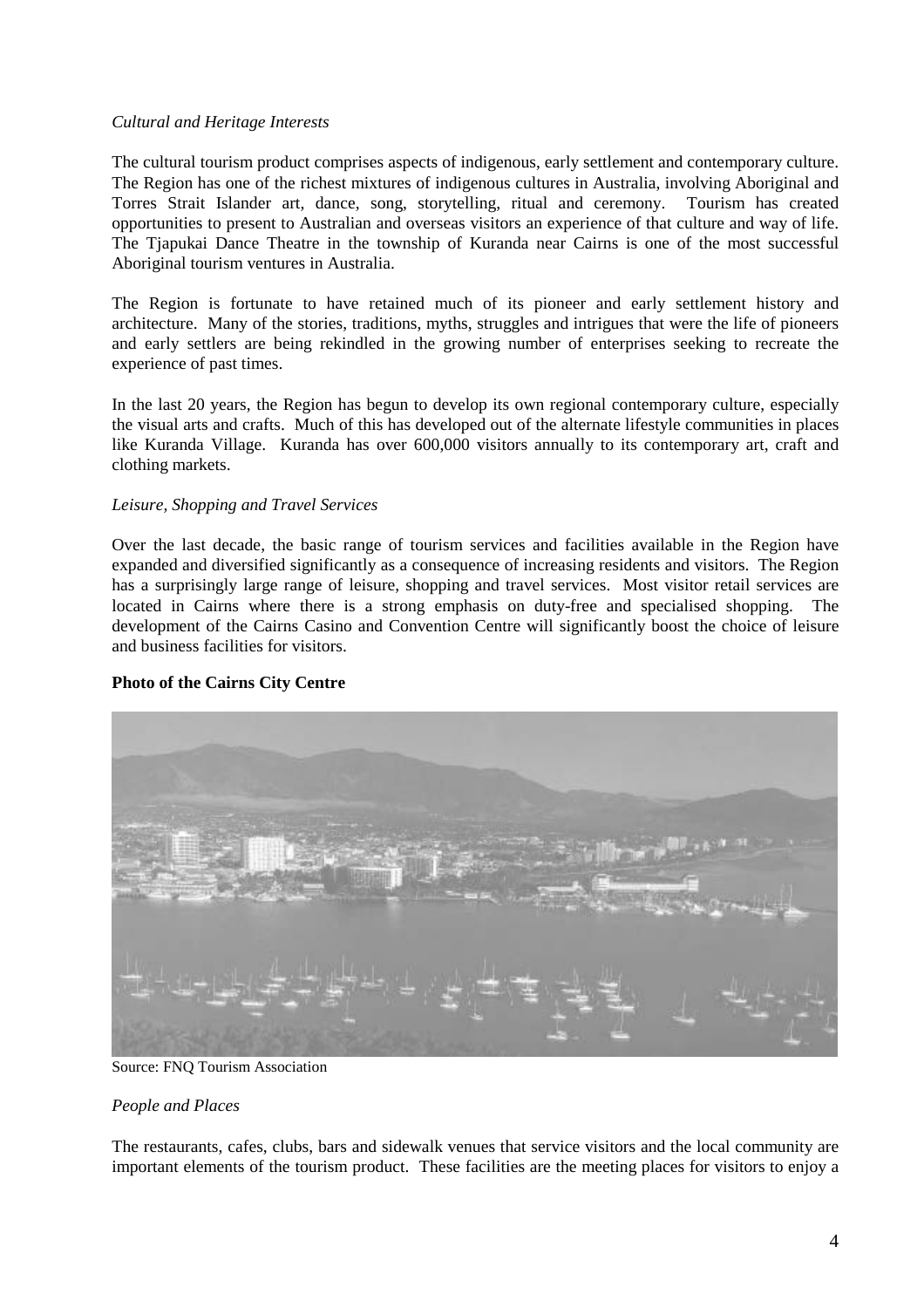meal or drink together, chat, reminisce on the experiences of the day, and exchange information. The Cairns streetscape, sidewalk cafes, restaurants, evening market and seafront promenade attract large numbers of visitors into the city centre. These activity centres and the people in them add to the sense of excitement of Cairns as a tourism destination. Visitor surveys indicate high levels of visitor satisfaction with the tourism product. $(7)$ 

## **GROWTH OF THE TOURISM INDUSTRY**

#### *Visitor Numbers and Nights*

From 1986 to 1992 visitor numbers to the Region have increased from 850,000 to 1.85 million,<sup>(8)</sup> a growth rate over 11.5 percent/annum (See Table 1). In 1985 fewer than 13 percent of total visitors to the Region were international. By 1993, the proportion of international visitors had increased to 29 percent. Figures obtained from the Australian Bureau of Statistics (ABS), Domestic Tourism Monitor (DTM) and Queensland Visitor Survey (QVS) show a steady 5 percent annual growth in the domestic visitors since 1988. During the same period, international visitor numbers grew by 24 percent/annum. By the year 2001, the number of visitors to the Region is expected to exceed 3 million per annum.

## **Table 1: Domestic Visitors and Visitor Nights**

|                      | 1985    | 1986 | 1987 | 1988    | 1989    | 1990    | 1991    | 1992  | 1993 |
|----------------------|---------|------|------|---------|---------|---------|---------|-------|------|
| Domestic Travel      |         |      |      |         |         |         |         |       |      |
| Visitors, 000s       |         | 731  | 820  | 915     | 979     | 1 1 6 3 | 931     | 1 344 | 1235 |
| Visitor Nights, 000s |         | 4552 | 5445 | 5615    | 5 1 8 9 | 5486    | 4535    | 6482  | 6076 |
| International Travel |         |      |      |         |         |         |         |       |      |
| Visitors, 000s       | 108     | 136  | _(a) | 320     | 304     | 368     | 393     | 508   | 508  |
| Visitor Nights, 000s | 1 0 1 9 | 147  | _(a) | 2 2 8 8 | 2702    | 3404    | 3 2 8 3 | 3312  | 3326 |

Source: CRTS Position Paper No.1, Visitor Forecasts, National Centre for Studies in Travel and Tourism, 1992; Visitor Forecast Update, National Centre for Studies in Travel and Tourism, 1993 (a) No survey IVS in 1987.

There was a 15.8 percent/annum growth in international visitor night stays in the Cairns Region between 1986 and 1992. Domestic visitor night growth rates have fluctuated over the same period and have generally increased by 5.2 percent/annum. However, the average length of stay in the Region by domestic and international visitors has declined slightly. While the reasons for this decline are not well understood, destination prices and a shortage of attractions that would encourage visitors to stay longer may have been contributing factors.

#### *Population Growth*

The permanent resident population of the Cairns Region increased from 124,800 to 169,900 between 1981 and 1991, a growth rate of 2.8% per annum. The population of the Region is projected to reach 217,000 by the year 2001 and will continue to be driven by rapid tourism and urban development.<sup>(9)</sup> The Region's non-resident population (mainly visitors) increased from 21,500 in 1986 to 34,000 in 1991. It is expected to exceed 56,000 by the year 2001.

#### *Accommodation Stock*

Commercial hotel and motel accommodation in the Region increased from 7,690 beds in 1983 to 22,460 beds in 1992, a growth rate of 11% per annum (see Table 2). Hostel bed space numbers have experienced very similar growth rates, with many of the older dwelling houses in inner-city Cairns being converted into budget-priced backpacker accommodation. The most significant growth in the past five years has been in the flat and unit accommodation market, many of which are self-catering. The demand for caravan sites and cabins has remained unchanged.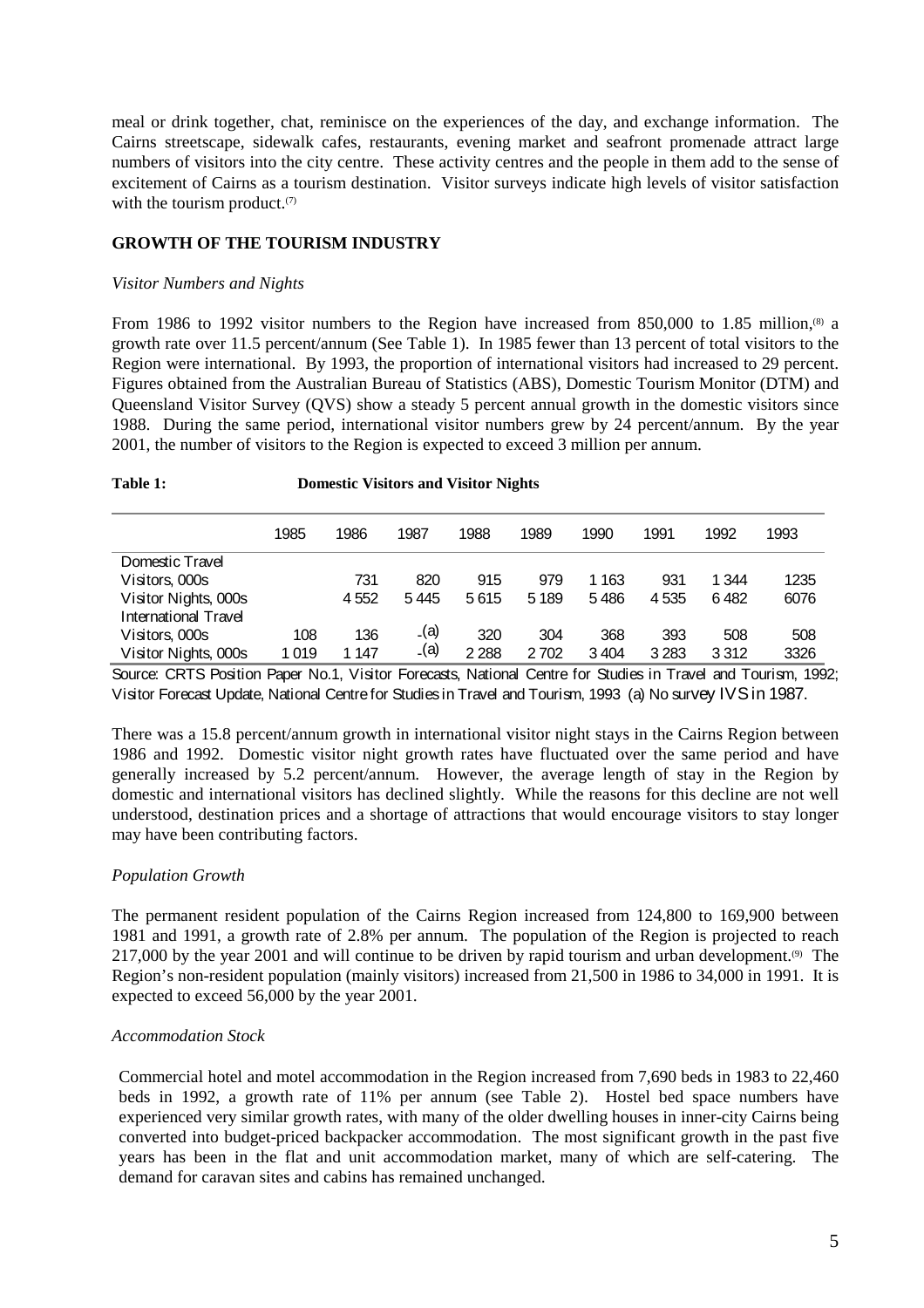| Accommodation     | 1983  | 1984    | 1985 | 1986    | 1987  | 1988    | 1989    | 1990    | 1991    | 1992    | 1993  |
|-------------------|-------|---------|------|---------|-------|---------|---------|---------|---------|---------|-------|
| Hotels and Motels |       |         |      |         |       |         |         |         |         |         |       |
| Establishments    | 112   | 113     | 109  | 114     | 127   | 140     | 146     | 148     | 142     | 136     | 143   |
| Rooms             | 2661  | 2 7 1 3 | 2699 | 3426    | 4586  | 5459    | 6909    | 7 346   | 7 2 1 4 | 7 2 2 4 | 8058  |
| <b>Beds</b>       | 7 693 | 8029    | 7994 | 10      | 13    | 16      | 21352   | 22312   | 22956   | 23109   | 24511 |
|                   |       |         |      | 157     | 567   | 918     |         |         |         |         |       |
| <b>Hostels</b>    |       |         |      |         |       |         |         |         |         |         |       |
| Establishments    | 23    | 16      | 15   | 18      | 24    | 29      | 41      | 42      | 42      | 36      | 38    |
| Beds              | 412   | 618     | 596  | 940     | 1632  | 2072    | 3 3 9 3 | 3 3 3 2 | 3406    | 3099    | 3052  |
| Units/Flats       |       |         |      |         |       |         |         |         |         |         |       |
| Number of Units   | 586   | 750     | 816  | 1 0 9 7 | 1 203 | 1 3 4 5 | 2006    | 987     | 1873    | 2000    | ΝA    |
| Caravan Parks     |       |         |      |         |       |         |         |         |         |         |       |
| Establishments    | 85    | 84      | 81   | 92      | 93    | 94      | 89      | 94      | 94      | 95      | 93    |
| Sites(Short Term) | 6045  | 5995    | 6052 | 5470    | 5538  | 5504    | 5 2 4 4 | 5850    | 5872    | 5978    | ΝA    |

#### **Table 2: Increase in Accommodation Stock 1984 to 1993**

Source: ABS & Cairns Region Tourism Strategy, Position Paper No. 1, Visitor Forecasts, National Centre for Studies in Travel and Tourism, 1993.

# **CURRENT ISSUES AFFECTING THE MANAGEMENT OF TOURISM**

The preparation of the CRTS began following the appointment of a five-member steering committee representing government and industry interests. A reference group of over 40 organisations was established to act as an advisory group to the steering committee. The reference group provided a forum for comment on reports and consultation during all the preparation stages of the Strategy. The first phase of the Strategy involved an analysis of issues affecting the management of the tourism industry in the Region. These issues were extensively documented in various Position Papers. Some key issues raised by the papers include:

#### *Planning and Management of Tourism Development*

There are over 85 organisations involved in decision-making affecting the management and development of tourism in the Region. There is no mechanism for coordinating the activities of these organisations, nor has there been a plan that provides a commonly agreed set of objectives and strategies for the management and development of the industry.<sup>(10)</sup> Much of the decision-making affecting the tourism industry has been undertaken in an ad hoc manner. Many organisations work to their agenda and priorities with limited funds and resources and little knowledge of what other organisations are doing. The result is an unnecessary duplication of work, studies and planning at all levels of Government.

This style of decision-making will continue to occur until a framework is developed which incorporates better coordination, planning and information sharing. This situation is further exacerbated by the plethora of planning processes at national, state, regional and local authority levels that have impacts on the Region's tourism industry. There are no less than 30 different planning processes operating at six levels in the Region that have some impact on the tourism industry. These processes are shown in Figure 2.

One of the most difficult tasks in the preparation of the Strategy was how to address and integrate the broad range of policies included in these processes, especially matters of contradiction and conflict. The Department of Housing Local Government and Planning (DHLGP) established a regional planning process Far North Queensland Region (FNQ 2010) in 1992 to overcome some of these problems. Its powers, however, are very limited, especially in addressing state and national policy matters.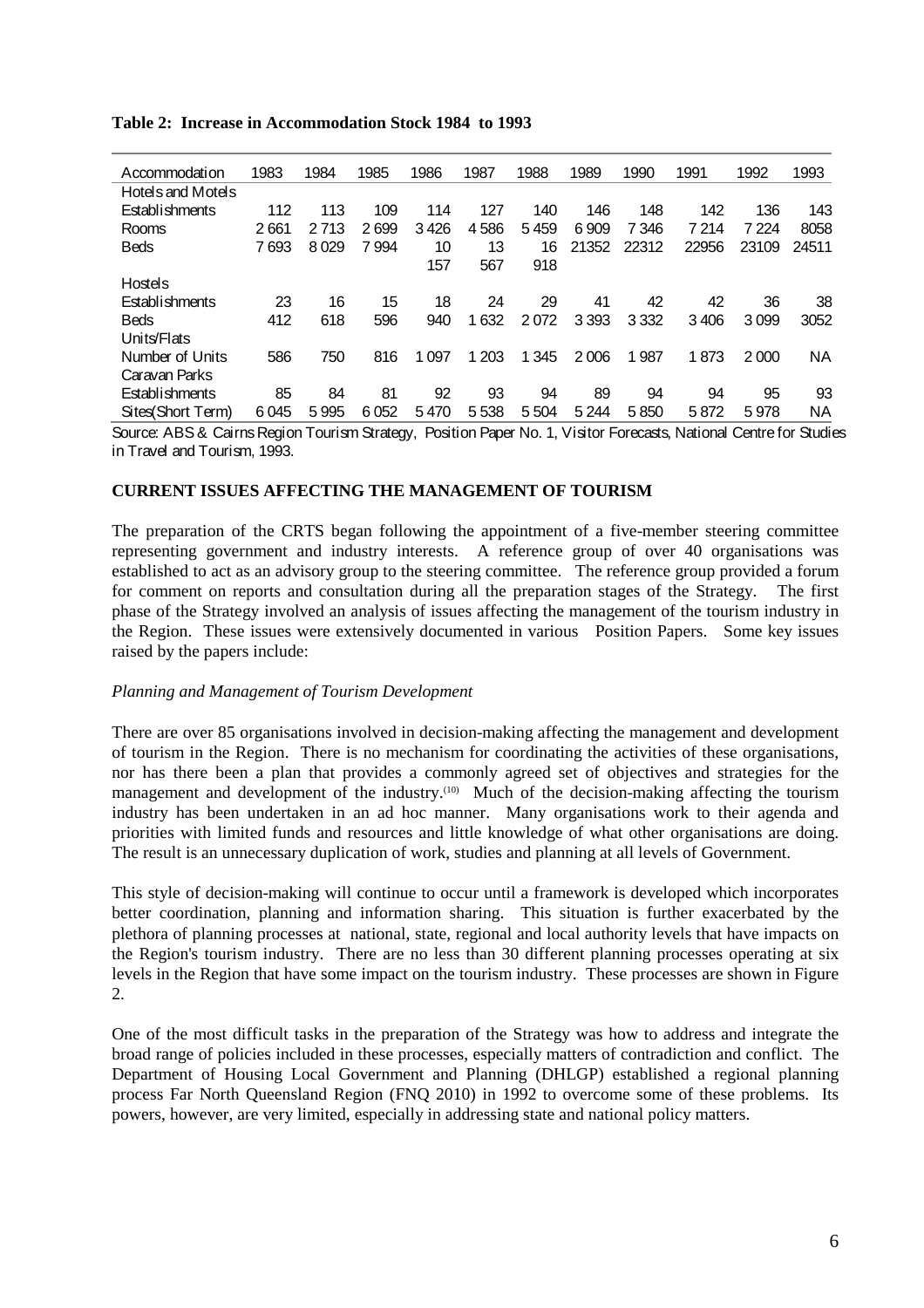

**Figure 2 Other Planning Processes impacting on Tourism in the Cairns Region**

# *Economics of Tourism*

Tourism was estimated to contribute \$895 million to the Regional economy in 1992, equivalent to 24.7 percent of the Gross Regional Product. (11) It provided 25 percent of the employment in the Region, the equivalent of 24,000 jobs across a wide range of supporting industries. The level of dependency on tourism is one of the highest in Australia. The regional economy is, therefore, very vulnerable to shifts in visitor market preferences or disruptions in the air transport industry such as those experienced during the national pilot's strike in 1990.

# *Conservation of the Natural Resource Product*

The World Heritage listed areas, coastline, Tablelands and Outback were the natural attractions that are used extensively by the tourism industry. As these attractions are finite, fragile, unique resources, the industry can ill afford to modify substantially or over-exploit them. Everyday, over 35,000 visitors enjoy the Region's natural environment. Several parts of the World Heritage listed areas are reaching the limits of visitor carrying capacity and are showing signs of environmental degradation.

The dilemma facing the tourism industry is how to maximise the benefits from tourism while at the same time minimise the visitor impacts upon the natural environment. The continuing growth of the tourism industry is dependent on acquiring secure access to the Region's natural attractions. This will only be possible if there are better understanding and cooperation between resource management agencies and tour operators on the sustainable use of World Heritage areas and other areas of high conservation value.

# *Improvements to Transport Infrastructure*

Cairns International Airport is the gateway to Far North Queensland. The Airport handled over 2.5 million passengers movements in  $1992$ .<sup>(12)</sup> International passenger numbers have grown by 43% per annum since the airport was first opened. Cairns is Australia's fifth largest airport and it is expected to move into fourth position before the end of the decade. While much of the railway, road and harbour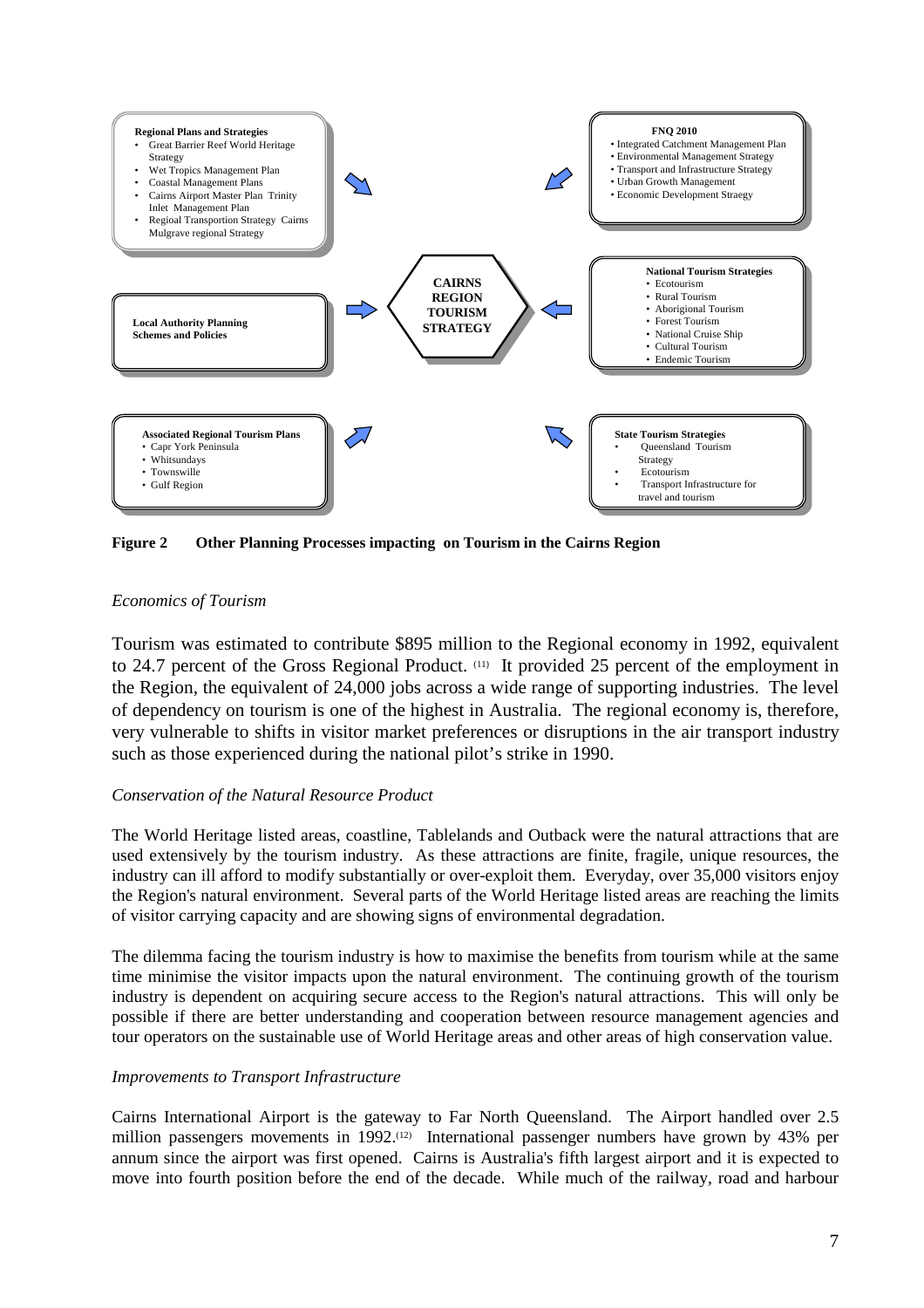transport infrastructure in the Region is well developed, an estimated \$790 million will be required by the year 2001 for new infrastructure, of which \$180 million will be needed to support the development of the tourism industry(13) If the relative levels of public sector funding remain consistent with the levels of the past five years, there is unlikely to be sufficient capital available to fund new, or replace existing, transport infrastructure. Other means of funding and/or the provision of essential transport infrastructure must be identified and developed.

## *Provision of Municipal Services*

The demand for municipal services has been primarily driven by rapid population and tourism growth and subsequent demand for serviced land. An estimated \$866 million will be required to support the development of engineering services by the year 2001, of which \$214 million will be required to support tourism-related investment.(14) As is the case for transport infrastructure, there is unlikely to be sufficient public sector capital available to develop all the services required by the year 2001. Local Government's capacity to continue the funding and maintenance of an expanding network of municipal services from the existing rate base is limited. Other direct user means of funding municipal services must be adopted if the demand for new services is to be satisfied.

## *Impact of Tourism on Community Attitudes and Culture*

Community attitudes towards the development of tourism in the Region have been good. However, rising incidents of crime involving visitors, seasonal unemployment, limited career prospects for the industry, public concerns about foreign investment, and increasing foreign visitor numbers may induce stronger negative community attitudes towards tourism.(15) The future of the industry is very dependent on maintaining positive community attitudes to tourism, and on public agencies taking appropriate corrective measures to mitigate some of the adverse impacts that are often associated with the industry. The fostering of a more tourism-oriented culture by the industry through greater consultation with business, community and special interest groups is recognised as being important to the sustainable development of the Region's tourism industry.

# *Forecasting*

There is a plethora of data, reports, projections and forecasts produced by tourism for the Region. Much of the statistical and survey information available at a regional level cannot be analysed meaningfully at a local authority level.<sup>(16)</sup> In the absence of reliable forecasts, many public and private sector organisations have prepared projections, all of which have proved unreliable. The finance and investment industry has little confidence in forecasts produced for the Region. There is an urgent need to establish a regional tourism information system that will provide consistent and credible data and forecasts.

#### *New Investment in Accommodation*

An estimated \$1.1 to \$1.4 billion of new investment in accommodation will be required by the year 2001 to provide sufficient bed and room spaces for the anticipated growth in visitors.(17) In the past, the supply of tourism accommodation has been driven by expectations of quick returns and high capital gains, much of it created by 'hyped-up' marketing reports based on unrealistic visitor forecasts. In reality, few hotels and resorts built in the Region have realised satisfactory returns on investment from operational revenues, with several operating under receivers. The recession of 1990/92 saw investors move away from the hotel/resort market, and only recently have yields shown any sign of improvement. The current lack of investor confidence in new hotel construction is likely to result in short-term room shortages in the four and five star accommodation market.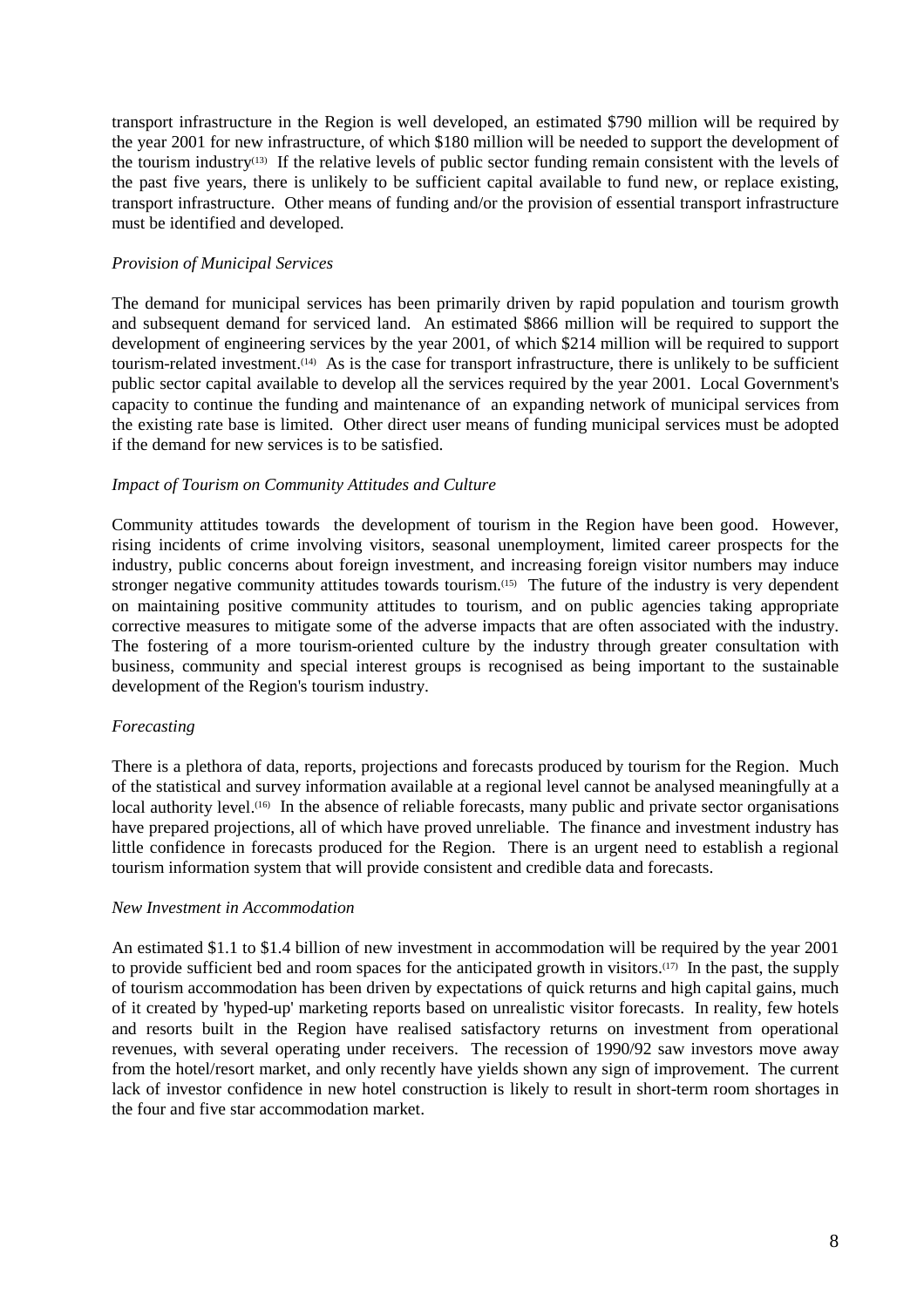# **FORMULATION OF THE FRAMEWORK FOR THE TOURISM STRATEGY**

The completion of the various Position Papers marked the end of the research stage of the Strategy. The next stage involved the formulation of a framework for the management and development of tourism. A prerequisite to the process was the determination of a strategy for visitor growth. The need for continued visitor growth in the Region is generally accepted by the community as being desirable. However, there are divergent community opinions about the desirable type and rate of growth in visitors to the Region.

#### **Selection of a Growth Strategy**

There are two growth management strategies that the Cairns Region could have adopted for the future development of its tourism industry. The first involved a focus on increasing visitor numbers. The alternative was to focus primarily on increasing yields. To date, the development of tourism in the Region has been led by a growth volume strategy. This strategy was underwritten by substantial public and private sector investment in infrastructure and tourism facilities. It has worked well until now, but substantial new capital investment in infrastructure, facilities and destinations is required to support any increase in the visitor growth rate. Since 1991, investment in major tourism facilities by foreign investors has all but disappeared.

There is growing evidence that, despite higher visitor volumes, profit margins are declining. Hotel promotion costs had increased from 2 percent of turnover in 1984 to over 6.3 percent in 1992.<sup>(18)</sup> Public sector revenues and borrowing capacity for new infrastructure are constrained by the narrow tax base, and there are growing concerns about the impact that large numbers of visitors are having on highly valued parts of the natural environment. Consequently, a strategy to increase growth rates above current levels is not achievable or sustainable.

Many people in the Region favour a strategy which aims to limit the visitor growth rate and initiates actions that will facilitate an increase in visitor yields. A small minority favour a ceiling on visitor numbers. Such an option has the potential to undermine investor confidence further and would result in economic stagnation if implemented too quickly. A strategy aimed at increasing yields, however, will require the development of more specialised tourism products and services, a change in marketing emphasis, and improved management and presentation of regional tourism assets.

The desired growth strategy agreed upon for the Region was to try and stabilise the growth rate around 8 percent or less. Concerted effort would be given to improving yields through encouraging more specialised services involving nature and business tourism, and the development of more diversified tourism products and services in keeping with the culture and lifestyle of the Region. Current growth rates can be sustained for the foreseeable future, provided there is better management of visitors using the natural attractions of the Region. This strategy will need to be coupled with initiatives to facilitate private sector development and operation of infrastructure, and initiatives to encourage investment to increase the level of accommodation. The provision of privately developed and funded infrastructure and new accommodation will require policy support at both national and state government levels.

#### **Strategy Planning Options**

The issues and problems confronting the Cairns Region necessitated the development of a broad-based tourism strategy. Most tourism strategies prepared in Australia to date comprise three general types development, economic and marketing strategies. Development strategies focus primarily land use, infrastructure and tourism facilities planning. Economic strategies tend to address investment, product mix and capital funding issues. Marketing strategies identify opportunities and develop new markets and products. In recent times, tourism marketing strategies have begun to focus on the eco- and cultural tourism market.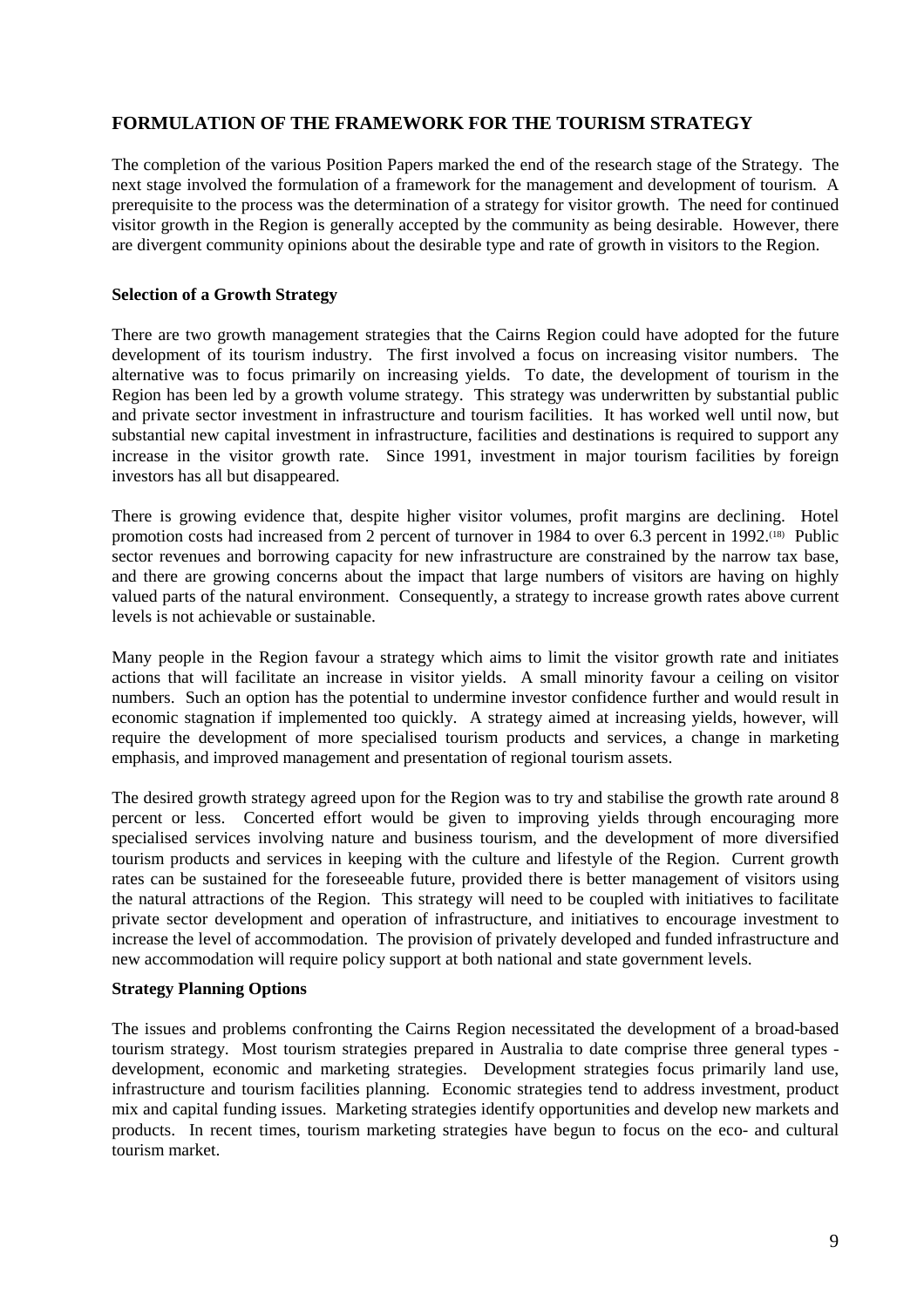The framework for the CRTS called for a much wider agenda than a development, economic or marketing strategy. Two previous regional plans, the Cairns Area Development Plan<sup>(19)</sup> and the Cairns-Mulgrave Tourism Research Study<sup>(20)</sup> emphasised development and economic planning but failed to address other management issues involved with rapid tourism development. A more holistic approach to the management and development of tourism in the Region was required. This led to a multi-sector industry approach being formulated as the framework for the development of the tourism strategy.

To develop a multi-sector strategy, it was necessary to examine the structure and linkages between different activities comprising the tourism industry. The tourism industry is divided into two principle activity areas. The 'core' business activities are the transportation, accommodation, travel, entertainment, restaurant and marketing services. These businesses primarily provide services to people who travel. The other area is the 'non-core' businesses that serve tourism and many other sectors of the economy. Such businesses or organisations do not rely heavily upon tourism as a main business activity. Non core activities include education and training; public utilities and transport infrastructure; visitor health and emergency services; recreation and environmental management agencies, and the information industry. Without these services, however, the Region's tourism industry could not operate or develop to its full potential. Figure 3 shows a range of activities that fall into the core and non-core components of the tourism industry. Often, there is not always a clear delineation between the two components.



**Figure 3 Core and Non-Core Functions of the Tourism Industry**

The framework for the tourism strategy is primarily concerned with developing linkages and networks between the core and non-core business activities to ensure better cooperation and coordination on the development and management of tourism in the Region. There is a strong emphasis on the resolution of conflicts and problems that constrain the management and development of tourism. Many of the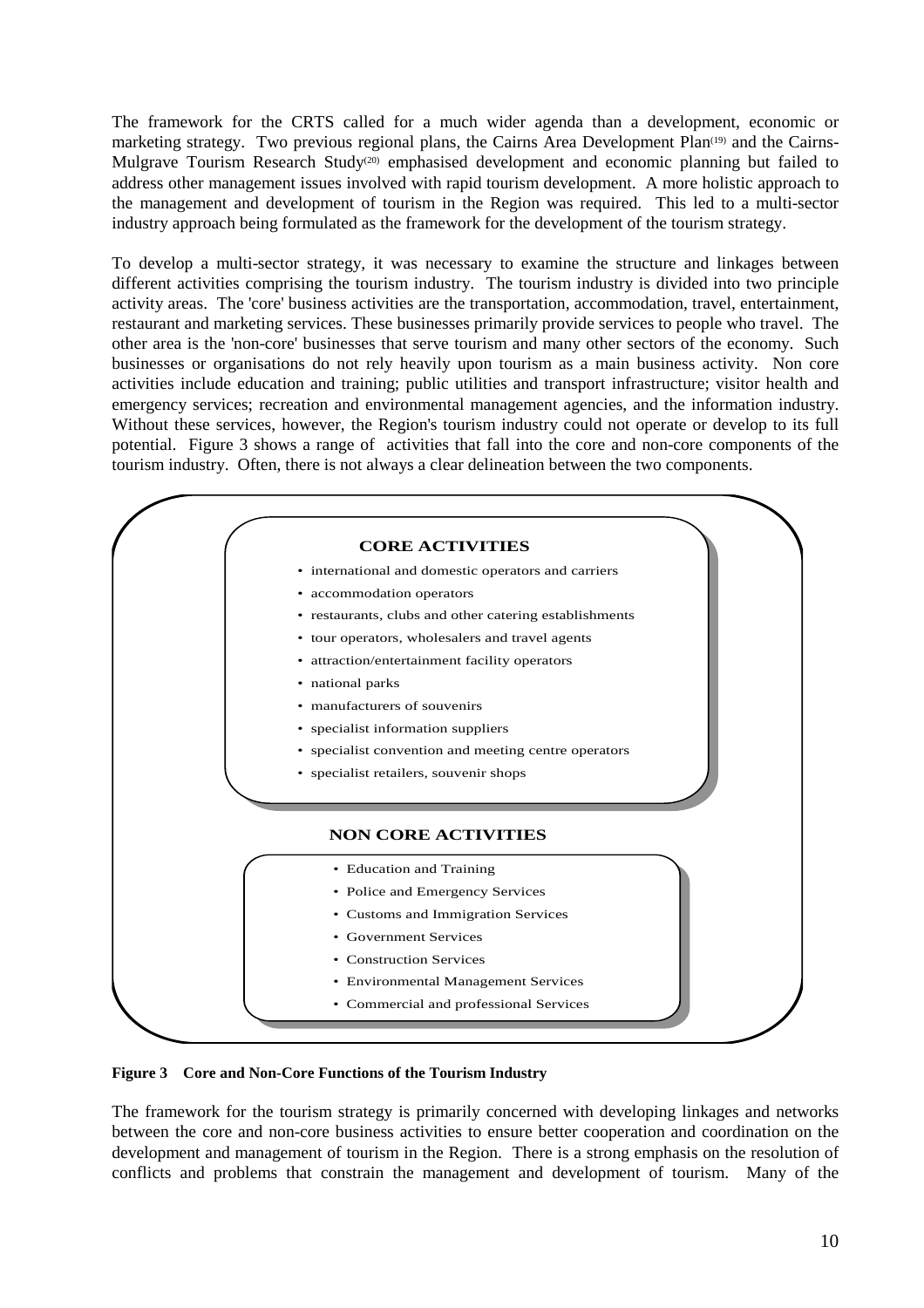problems confronting the industry are complex and can only be solved by cooperation that brings together interested and affected parties to work in network groups. For example, an agency like Queensland National Parks and Wildlife Service is unlikely to be successful in reducing visitor numbers in heavily used sites without the cooperation of tour operators, permitting agencies, traffic authorities, and the relevant local authorities.

## **Objectives of the Tourism Strategy**

Extensive consultation with the reference group was undertaken to formulate the primary objectives of the strategy. The Strategy has only four primary objectives. These are to:

- DEVELOP A DIVERSIFIED TOURISM PRODUCT TO SUPPORT THE ECONOMIC GROWTH OF THE REGION
- PROVIDE FOR THE COORDINATED DELIVERY OF INFRASTRUCTURE AND SERVICES TO SUPPORT TOURISM
- ENSURE SUSTAINABLE USE OF THE REGION'S NATURAL AND CULTURAL ASSETS, AND
- ESTABLISH APPROPRIATE ORGANISATIONAL STRUCTURES TO MANAGE AND DEVELOP THE TOURISM INDUSTRY.

# **Key Strategy Initiatives**

The tourism strategy comprises a series of initiatives that support these four objectives. Actions have been formulated for each initiative with 96 actions in total being included in the CRTS. Some of these actions are broad-ranging and involve monitoring trends and impacts. Others tackle more complex issues such as a tourism disaster management plan in the event that the area is struck by a major cyclone. Some of the key actions that support the first three objectives are summarised below:

#### *Development of a diversified Tourism Product*

To reduce the dependence upon nature-based tourism in the Region, product diversification is essential. While the development of nature tourism product will continue and become more specialised, greater emphasis will be placed upon the realisation of new cultural and business tourism opportunities. Specific initiatives will be introduced to link tourism with education, training, and medical services. Other initiatives will use tourism to present regional products with export potential to visitors. These products include tropical fruits, export quality furniture made from plantation rainforest timber, and miniature Australian bonsai and orchids.

In recognition of the increasing numbers of overseas and Australian visitors seeking to experience aspects of indigenous and contemporary culture, actions will be taken to develop and improve the presentation of Aboriginal and Torres Strait Islander cultural attractions. A management training scheme will be established with the support of Government and industry to support fledgling pioneer mining, forestry, fishing, sugar, art and craft enterprises that recreate an authentic cultural experience of the Region's history

Greater product diversification will be achieved by expanding inter-regional destination package holidays originating from Cairns. This initiative involves linking other regional destinations into the Region's tourism industry so that visitors spend two or three nights away in areas such as the Whitsundays, Cape York, and Townsville regions, and the Northern Territory. Visitors would then return to Cairns before flying out of the country or to Southern State capitals. The linking of other regional destinations into the Cairns tourism product has the advantage of increasing the length of visitor stay and yields while benefiting other regional tourism industries.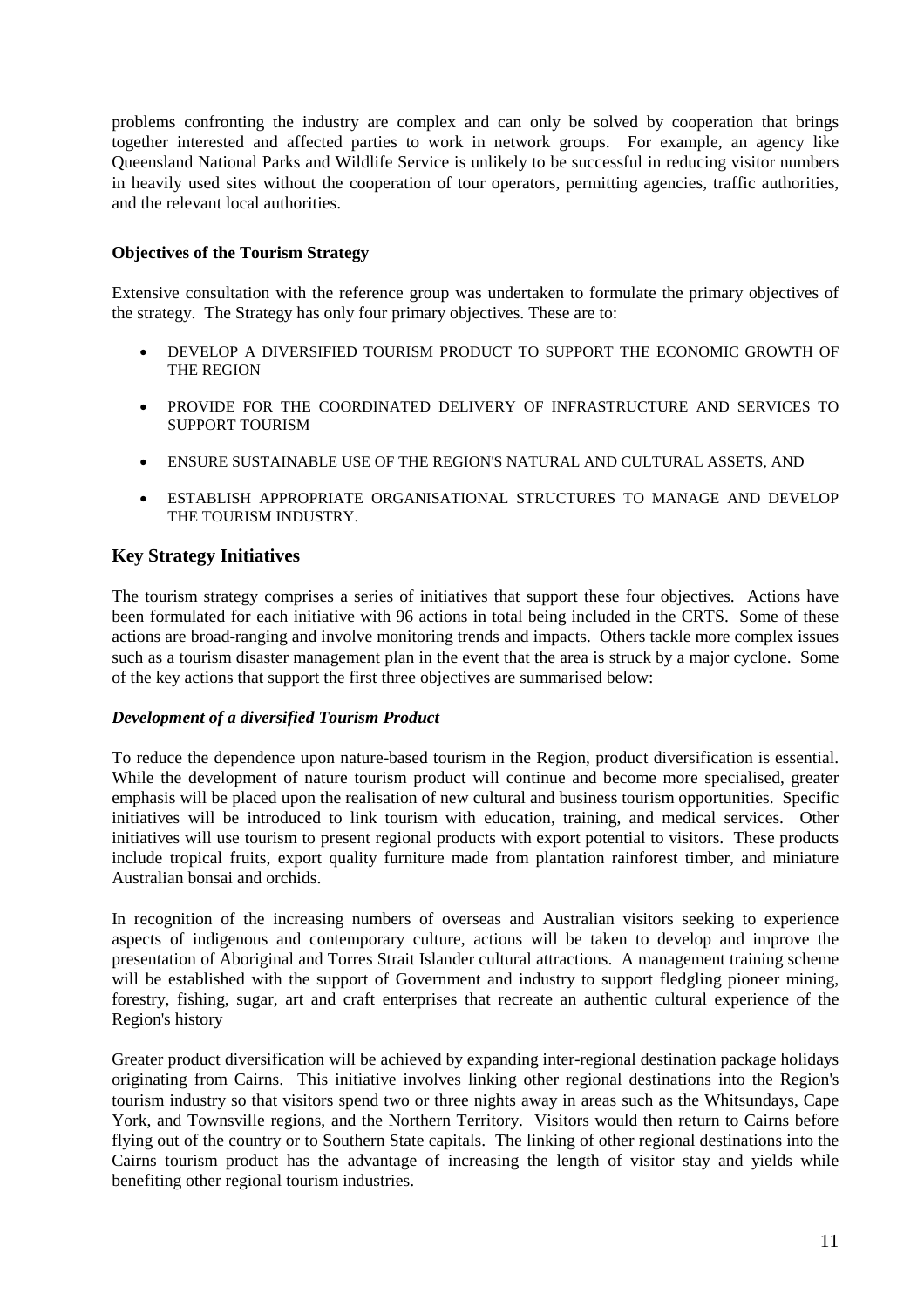## *Coordinated Delivery of Infrastructure and Support Services*

The poor coordination between organisations associated with the industry has resulted in uncertainty over investment, product development and planning for tourism. To redress this situation, several actions will be taken to streamline the delivery of services and information to the industry. The establishment of an organisation structure to improve coordination within the industry has a high priority. The proposed organisation structure for the management of tourism development is outlined in the next section of the paper.

The strategy does not include a land use plan for tourism development. This is the domain of local governments and the FNQ 2010 regional planning process that was alluded to earlier in the paper. Specific initiatives contained in the Strategy encourage private sector construction of infrastructure, uniform standards of waste management treatment for tourism facilities, and protect sites for the ongoing development of major transport facilities.

The uncertainty created by poor visitor forecasts will be rectified by the establishment of a regional information system and forecasting model. The model, controlled by the State Treasury, is expected to provide one and five-year visitor forecasts, economic data and other statistics for the entire industry. The release of an annual official set of forecasts, and stricter quality control on the release of statistics and survey data will ensure all organisations involved with the industry work from a common source of information. This should improve the quality of decision-making across the industry.

Other industry initiatives focus on: education and training services; industry management programmes; the monitoring of visitor attitudes, experiences and perceived deficiencies in the tourism product; the introduction of community awareness programmes to maintain support for the industry; and the preparation of a disaster management strategy in the event that the Region is devastated by a major cyclone.

# *Conservation of Natural And Cultural Assets*

Most visitors to the Cairns Region seek to visit the reef and rainforest. However, there is growing recognition that the northern reef system and rainforest destinations are nearing visitor capacity limits under current management practices. The CRTS, therefore, provides actions to redirect visitors to other destinations in World Heritage areas which offer a similar range of natural experiences. This will be achieved through a combination of marketing, permit constraints, and on-site management techniques.

Other initiatives to ensure more sustainable use of the Region's natural assets by the tourism industry include support for volunteer programmes to rehabilitate high-quality scenic areas damaged by previous land use practices. Education programmes are advocated for visitors and residents to create an improved awareness of protecting high-value tourism destinations from excessive use.

Many of the conservation actions support the conservation measures of the World Heritage Management and Wet Tropics Tourism Strategy. The maintenance of the Region's cultural heritage values and the presentation of a genuine cultural experience have strong support from the tourism industry and the wider community. Several actions address the retention of the Region's tropical architecture heritage and lifestyle.

# **MANAGEMENT OF TOURISM DEVELOPMENT**

There are over 85 organisations involved in the implementation of the CRTS. These organisations represent the interests of the three levels of government, business and the community. The management structure established ensures the interests of these organisations are: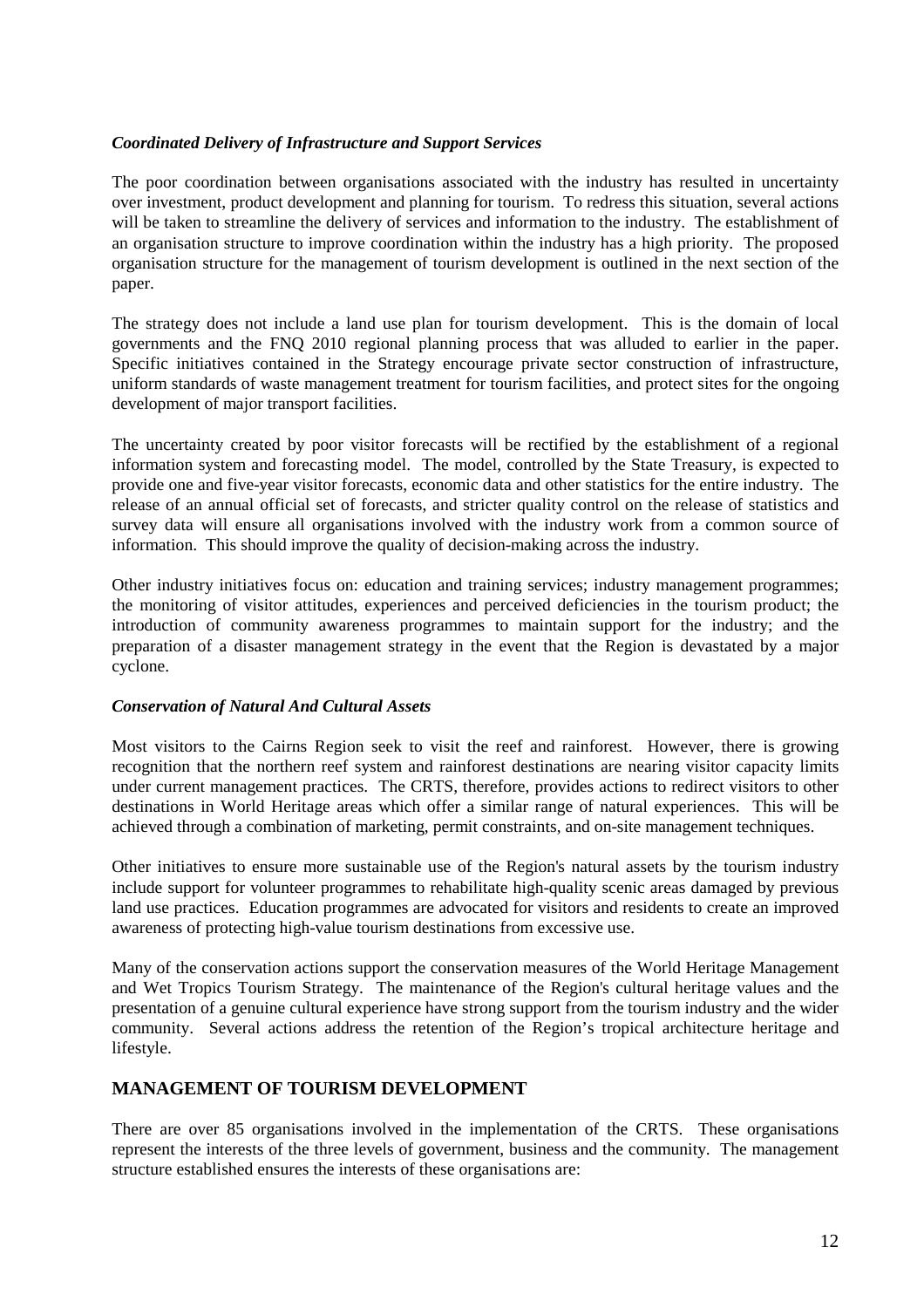- Incorporated in the Strategy
- Included in the formulation of new policies and initiatives for tourism in the Region
- Considered when proposed actions have multi-sector impacts.

There is a need to ensure that the actions addressed by the CRTS are properly coordinated and monitored. A governance structure was developed for this and to oversee the implementation and management of the Strategy. The structure involves a collaborative partnership between Government, the tourism industry, and community interest groups. The organisation structure comprises a:

*Regional Tourism Consultative Forum* (Forum) that comprises all agencies and organisations associated with tourism in the Region. The Forum is a body that will raise, discuss and debate regional tourism issues, and recommend policies and initiatives to be considered by a small management body, the Regional Tourism Council, described below.

*Regional Tourism Council* (RTC) that handles overseeing the implementation of the Strategy. The RTC coordinates regional tourism policies, development and management and represents the key tourism industry interests of State, local and Federal Governments, national and local businesses.

**Tourism Development Unit** (TDU) that coordinates the day-to-day activities and actions of the Strategy and also focuses on the development of tourism product in the Region. The services provided by the TDU include the dissemination and coordination of tourism information; organisation of seminars, work shops and training programmes; coordination of research programmes and studies on regional tourism; and the publication of material of interest to the tourism industry. The TDU provides administrative support to the RTC and the Forum.

# **IMPLEMENTATION OF THE STRATEGY**

#### **Management Structure**

The execution of the actions in the CRTS is the responsibility of many small working or network groups comprised of representatives from government agencies, the tourism industry and the community. Other groups comprise established organisation structures, special committees, multi-agency and business working groups. Every effort was made to avoid establishing further committee structures. Figure 4 conceptualises the management structure and the implementation of Strategy actions, inputs and outputs. The TDU has a central role in coordinating information and monitoring the progress on the completion of all actions. The Unit is required to provide a regular report to the RTC on the overall performance of Strategy implementation.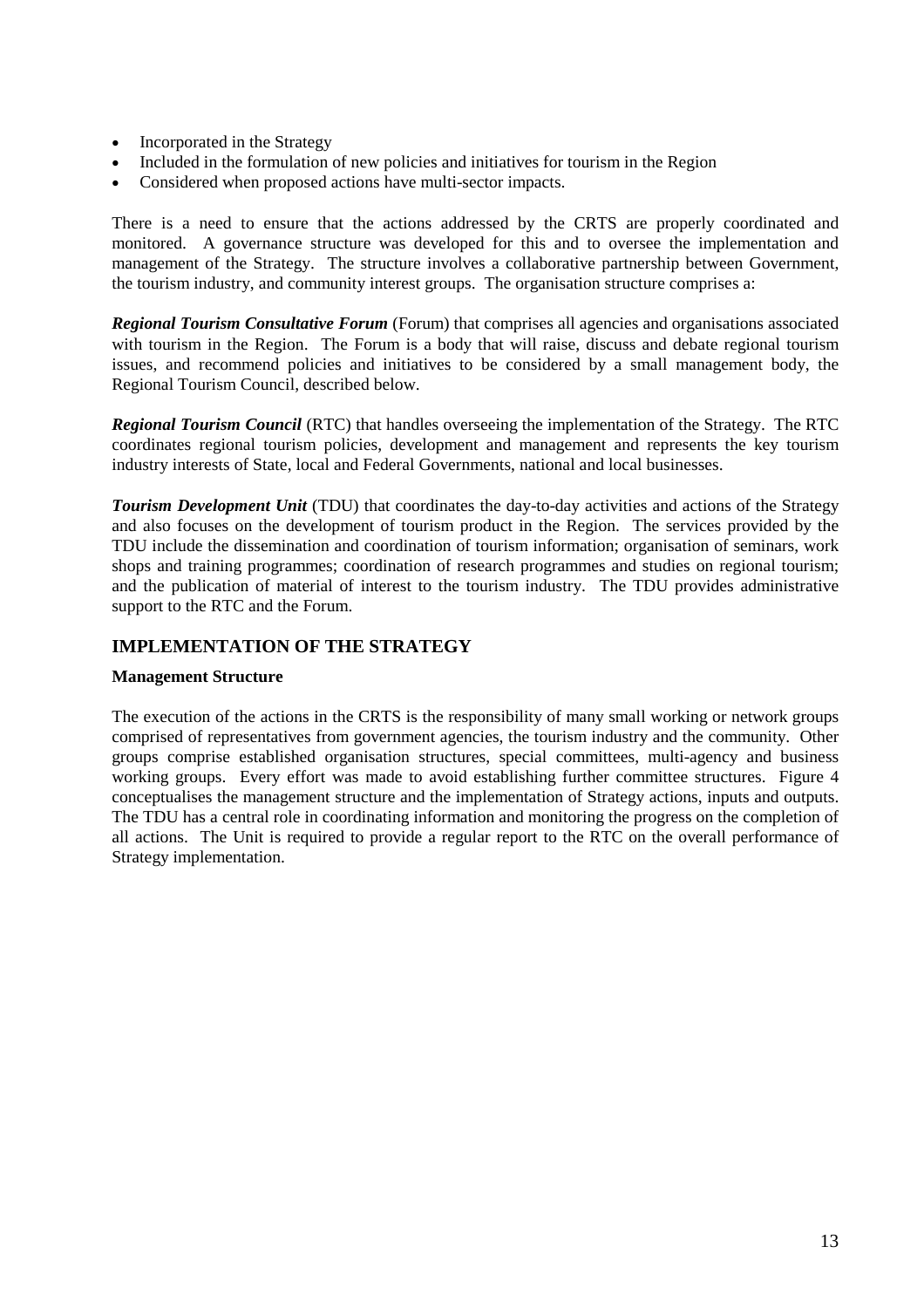

**Figure 4 Implementation of the Cairns Region Tourism Strategy**

#### *Action Plan*

The Action Plan describes specific actions or tasks that support various initiatives contained in the Strategy. The Plan lists every action, the agencies and organisations responsible for the execution of the actions, resource requirements, the anticipated timeframe (in weeks) to complete the action, as well as start and completion dates. Table 3 is an example of the format of actions in the Plan. Extensive use was made of critical path project management techniques to coordinate agency inputs and to ensure proper control and monitoring on the progress of actions as they are implemented.

|  |  |  |  | Table 3 Format of Action Plan defining tasks, agencies, duration, and resources |
|--|--|--|--|---------------------------------------------------------------------------------|
|--|--|--|--|---------------------------------------------------------------------------------|

| No                                    | Action                                             | Work    | <b>Start</b>                                  | Finish | Responsible Agencies                            |  |
|---------------------------------------|----------------------------------------------------|---------|-----------------------------------------------|--------|-------------------------------------------------|--|
|                                       |                                                    | (Wk's)  |                                               |        |                                                 |  |
| 2.1.1                                 | Wet Tropics Visitor Site Destination               | 30 wk   | July 94                                       | Jan 95 | WTMA*, FNQPB, DEH                               |  |
|                                       | Development Program                                |         |                                               |        |                                                 |  |
| 3.4.6                                 | Market Intelligence Report                         | $26$ wk | July 94                                       | Dec 98 | FNQPB, QTTC, ATC                                |  |
|                                       |                                                    |         |                                               |        |                                                 |  |
| WTMA Wet Tropics Management Authority |                                                    |         | Department of Environment and Heritage<br>DEH |        |                                                 |  |
|                                       | <b>FNOPB</b> Far North Queensland Promotion Bureau |         |                                               |        | OTCC. Queensland Tourist and Travel Corporation |  |

ATC Australian Tourism Commission \* Lead Agency

Fourist and Travel Corporation

The CRTS also includes an action schedule for each agency. This schedule enables an agency to identify easily the actions it is involved with or responsible for, and the resources and times necessary for implementing specific actions. The schedule is essentially a check list of things to be done. It is also a useful long-term budgeting tool, especially for government agencies. Table 4 is an example of an agency action sheet for the Cairns Port Authority.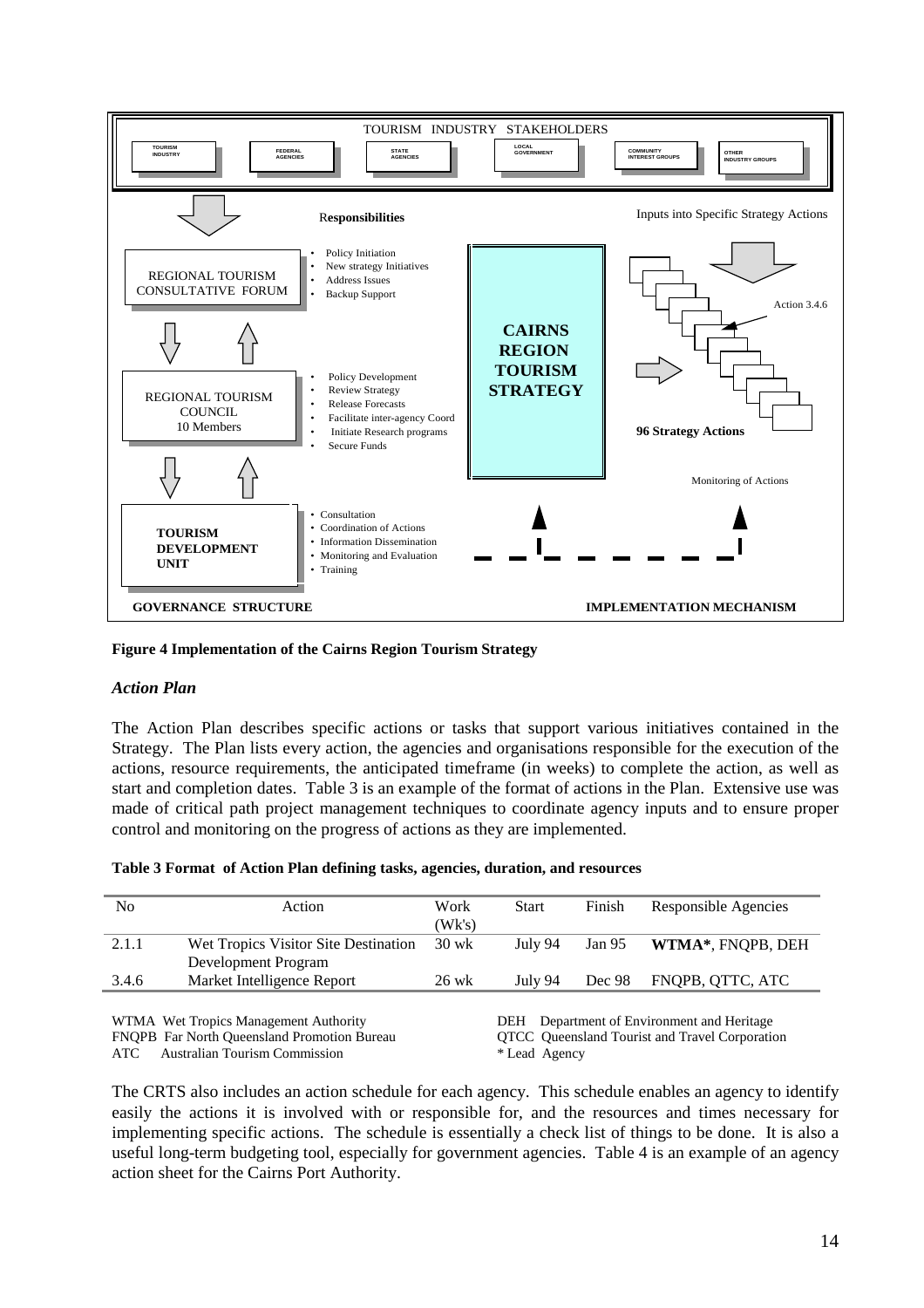| <b>Cairns Port Authority</b> |                                       | <b>Total Resources</b> | 60 person weeks |          |
|------------------------------|---------------------------------------|------------------------|-----------------|----------|
|                              |                                       |                        |                 |          |
| Ref No.                      | Action                                | <b>Time</b>            | <b>Start</b>    | End      |
| 2.1.6                        | Cruise Ship Destination               | 10w                    | 1/5/94          | 1/1/04   |
| 3.1.1                        | Regional Tourism Council              | 10w                    | 3/3/94          | 1/1/04   |
| 3.1.3                        | Cairns Primary Service Centre Policy  | 2w                     | 1/5/94          | 30/12/94 |
| 3.2.1                        | <b>Strategy for Marine Facilities</b> | 6w                     | 1/6/95          | 1/6/96   |
| 3.2.2                        | <b>Key Port Facilities</b>            | 5w                     | 1/5/94          | 1/1/04   |
| 3.2.3.1                      | <b>Strategy for Regional Aviation</b> | бw                     | 1/6/95          | 1/1/96   |
| 3.2.3.2                      | <b>Cairns Airport Development</b>     | 15w                    | 1/5/94          | 1/1/04   |
| 3.3.3                        | Infrastructure Economics              | 1w                     | 3/3/94          | 1/1/04   |
| 3.3.5                        | <b>Infrastructure Forecasts</b>       | 5w                     | 1/6/95          | 1/1/04   |

#### **Table 4 Action Plan Schedule for Cairns Port Authority**

## **Monitoring and Evaluation of the Strategy**

Review and performance criteria were formulated for all actions in the CRTS. The review and performance criteria focus on the attainment of specific, measurable outcomes which relate to either:

- **Products** such as a tourism database, a visitor forecasting model, and a regional visitor-trip-travel model.
- **Programmes** to develop aviation and marine facilities that service the tourism industry, enhancement exports through tourism, and training initiatives.
- **Items of infrastructure** such as airport expansion, walking trails and four-wheel drive tracks.
- **Impact assessment** such as level of visitor satisfaction with the tourism product, and community reaction to foreign investment and development proposals.

The review criteria are fundamental for evaluating the overall performance of the Strategy.

# **CONCLUSION**

The CRTS is one of the most comprehensive strategies prepared for tourism in Australia. The Strategy aims to provide a framework for the sustainable development of the Region's tourism industry over the next 20 years. Its preparation involved extensive consultations over two years with the community, government, and business organisations. The organisation structure and the mechanisms adopted to implement the Strategy involved a move away from traditional public sector dominated decision-making planning process, to the development of a regional partnership involving, government, industry and the community interests.

The Strategy will hopefully lead to improved inter-agency coordination, management, information sharing and decision-making for tourism in the Region. The Action Plan provides every organisation involved in the implementation of the Strategy with a simple list of tasks for which it is responsible. Some agencies commenced the implementation of actions well before the Strategy was endorsed by the Queensland Government in April 1994. In this respect, there was no need to have the management structure in place to facilitate the implementation process. The Strategy was always intended to be used as a self-managed planning tool and has attracted considerable support from agencies for its clarity.

The Strategy is expected to help facilitate new investment in a more diversified tourism product, and to provide support in securing better services and infrastructure for the tourism industry. More importantly, improved management practices should ensure that the tourism industry uses the natural attractions of the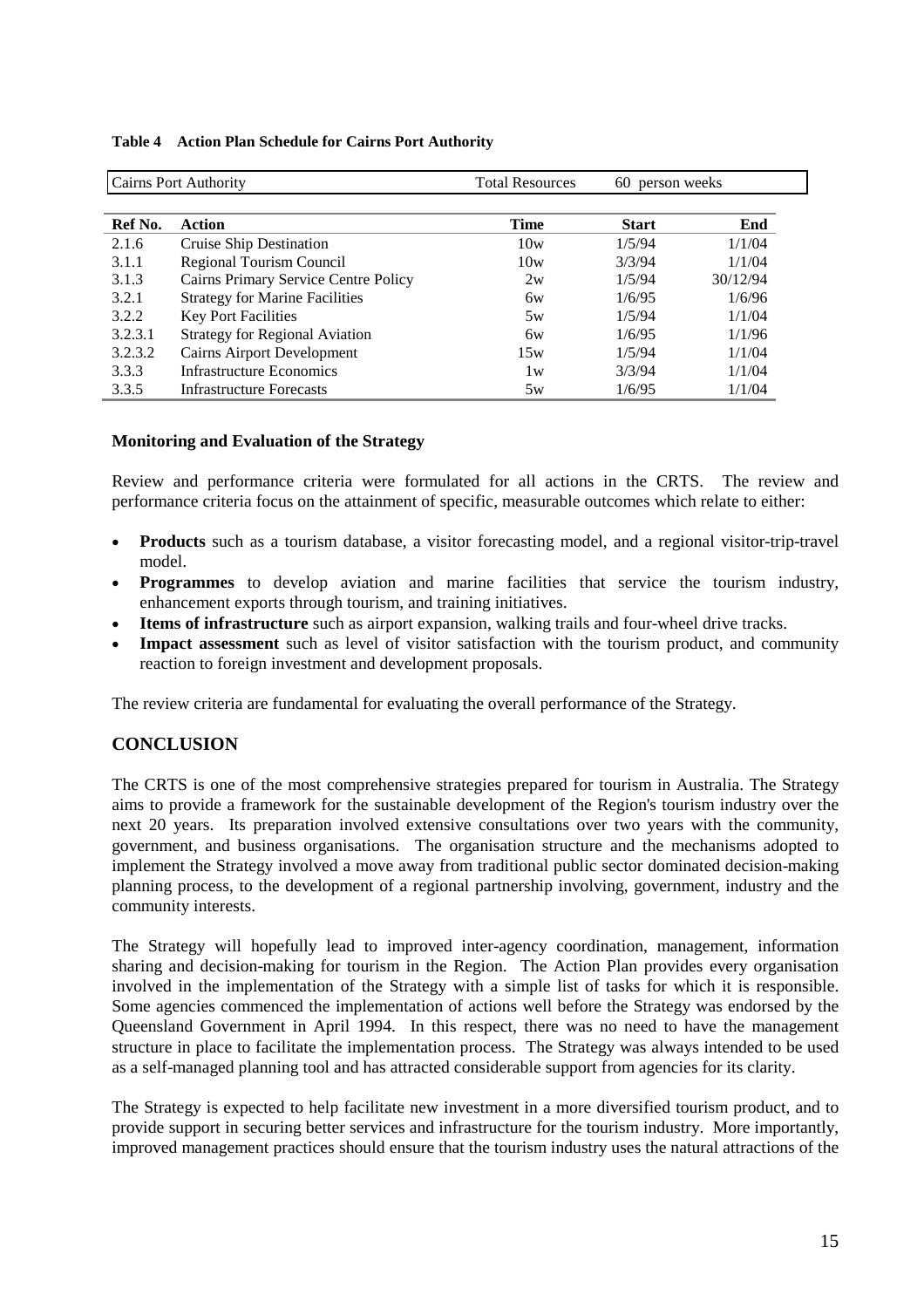Region in a more sustainable manner, thereby ensuring that the natural resource base is not further degraded.

While accommodation facilities, high-quality services and unique visitor attractions are important elements of a tourism industry and tourism planning, without visitors the tourism industry would not exist. As a people-oriented industry visitors are encouraged to travel vast distances to experience the places and spaces that other people call home. Community attitudes towards visitors, the friendliness, hospitality and willingness to let visitors experience local assets (which local communities are largely responsible for maintaining), has a marked impact on visitor perceptions about the places they visit, the people they meet, and the experiences they take home to family and friends. Making visitors feel comfortable and at home is what makes Cairns one of the most successful tourism destinations in Australia. The Tourism Strategy reinforces this ideal.

# **REFERENCES**

- 1. Horwath and Horwath (1993) Position Paper No 4, Economics of Tourism, *Cairns Region Tourism Strategy,* May 1993. Available at the Offices of the Far North Queensland Promotion Bureau.
- 2. Blurton Russell & Associates (1991) Report on Development Issues in the Cairns Region, *Department of the Premier, Economic and Trade Development,* Queensland, September 1991.
- 3. National Centre for Studies in Travel and Tourism (1993) Position Paper No 6, Tourism Industry Product Paper. *Cairns Region Tourism Strategy,* April 1993. Available at the Offices of the Far North Queensland Promotion Bureau.
- 4. Wet Tropics Management Agency (1992) *Wet Tropics Plan: Strategic Directions*, Wet Tropics Management Authority, August 1992, ISBN 0 7242 4882 X.
- 5 Environment Science and Services (1993) Position Paper No. 5: Natural Resources, *Cairns Region Tourism Strategy,* January 1993, Available at the Offices of the Far North Queensland Promotion Bureau.
- 6 Queensland Tourist and Travel Corporation (1993) Position Paper No. 11, Marketing and Visitor Perception. *Cairns Region Tourism Strategy,* May 1993. Available at the Offices of the Far North Queensland Promotion Bureau.
- 7 National Centre for Studies in Travel and Tourism (1993) Position Paper No 1, Visitor Projections. *Cairns Region Tourism Strategy,* April 1993. Available at the Offices of the Far North Queensland Promotion Bureau.
- 8. Centre for Applied Population Research (1993) Position Paper No 2, Population Projections. *Cairns Region Tourism Strategy,* January 1993. Available at the Offices of the Far North Queensland Promotion Bureau.
- 9. Manidis Roberts Pty Ltd (1993) Position Paper No 3, Scope and Implementation of the Tourism Strategy. *Cairns Region Tourism Strategy* 1993, Sydney
- 10. ibid 1.
- 11. Cairns Port Authority (19xx) *Statistical Data Base*, Cairns.